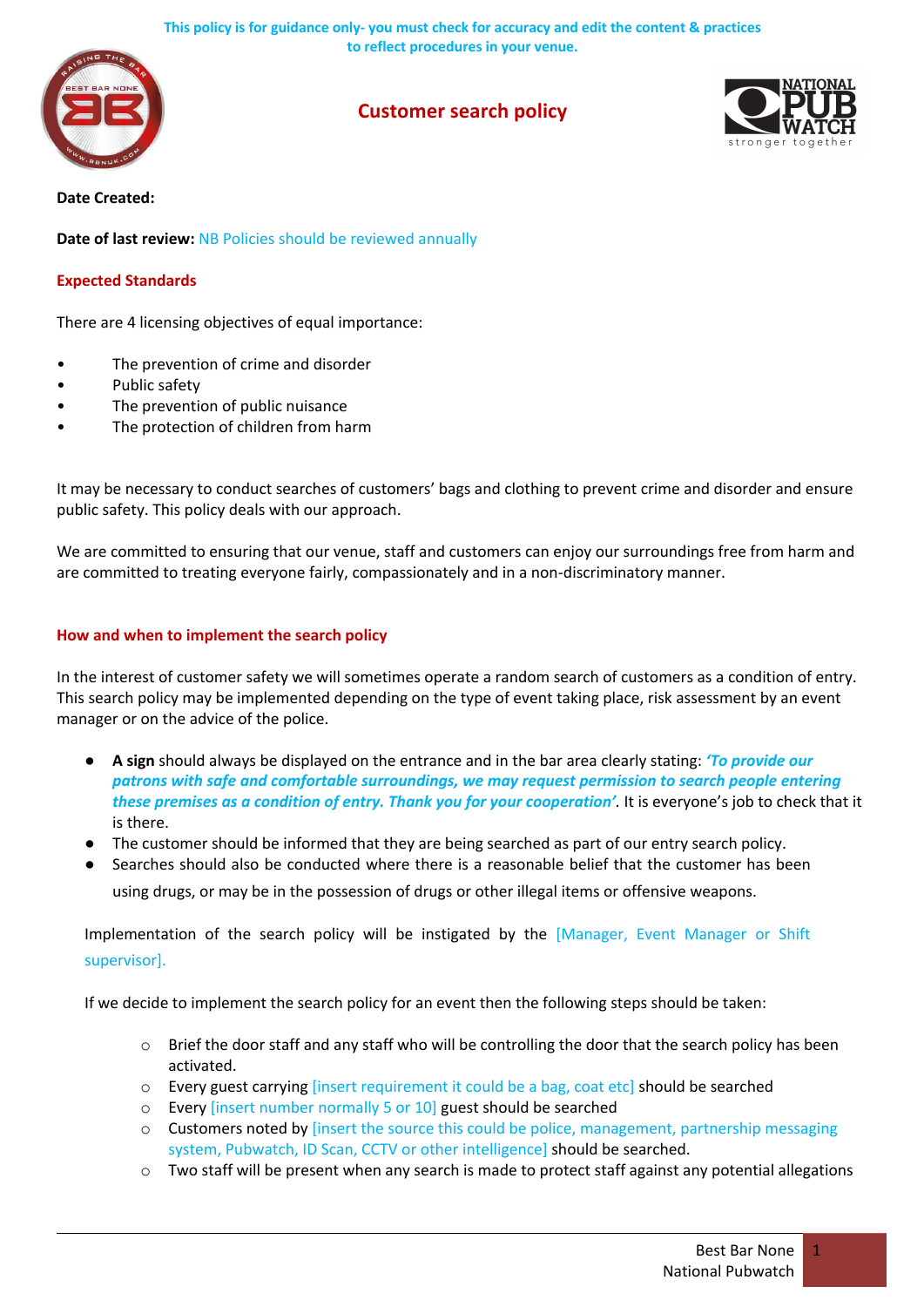#### **What you are searching for:**

- Illegal and recreational drugs
- Offensive weapons both obvious and concealed (these can include knives disguised as pens and credit cards) or an item that could be used as one
- Sharps (drug needles, scissors, glass or anything that could inflict harm)
- Alcohol (can be concealed in water or fizzy drink bottles, these should be confiscated)
- Noxious/corrosive liquids (these can be concealed in perfume bottles)
- Stolen goods
- Explosives
- Other unauthorised objects such as laser pens, fireworks, paint sprays, items we don't want in our venue

# **How to perform the search:**

- The search must be conducted by a member of staff or door staff. Females will be searched by female staff, males by male staff.
- You must **request permission** from customers to conduct a search. If the customer refuses they should be automatically denied entry/ejected.
- You should not open customers' bags; the customer must open their own bags, coats and empty out their own pockets at your request.
- All searches should take place with a witness present preferably in an area with CCTV coverage.

## When searching, consider your own personal safety.

- $\circ$  Are you in a safe environment to complete the search? consider taking the subject to a more secure area preferably with CCTV coverage.
- o Ask the subject "Do you have anything on you that you shouldn't have?"
- o Ask the subject "Do you have anything on you that could harm me or you?"
- o Do not put hands in pockets ask the customer to empty their pockets out.
- $\circ$  Be conscious that if the subject is concealing something, if you get close to discovering it, they may react in a violent manner
- o Be careful if searching a waist band or belt sharps can be concealed in these areas.
- o It is best practice to wear gloves when searching
- We operate a zero-tolerance policy on drugs and weapons and anybody found in the possession of drugs or weapons will be refused entry.
- Items should be confiscated and dealt with under our drugs and weapons policy.
- If you believe the drugs are for supply rather than personal use then the police should be notified immediately and an attempt should be made to detain the customer or at least to monitor their movements after they have left the premises.
- Any items that have been confiscated should be placed and sealed in a clear plastic bag along with a note of any details regarding where, when and how they were found. A log should be made in the incident report book and the police should be contacted. Whilst still on the premises, the bag should be kept in a secure location until it is in the hands of the Police. Make use of the drugs safe, if one is installed.

Please sign this document to acknowledge that you have understood your responsibilities in regards to our search policy.